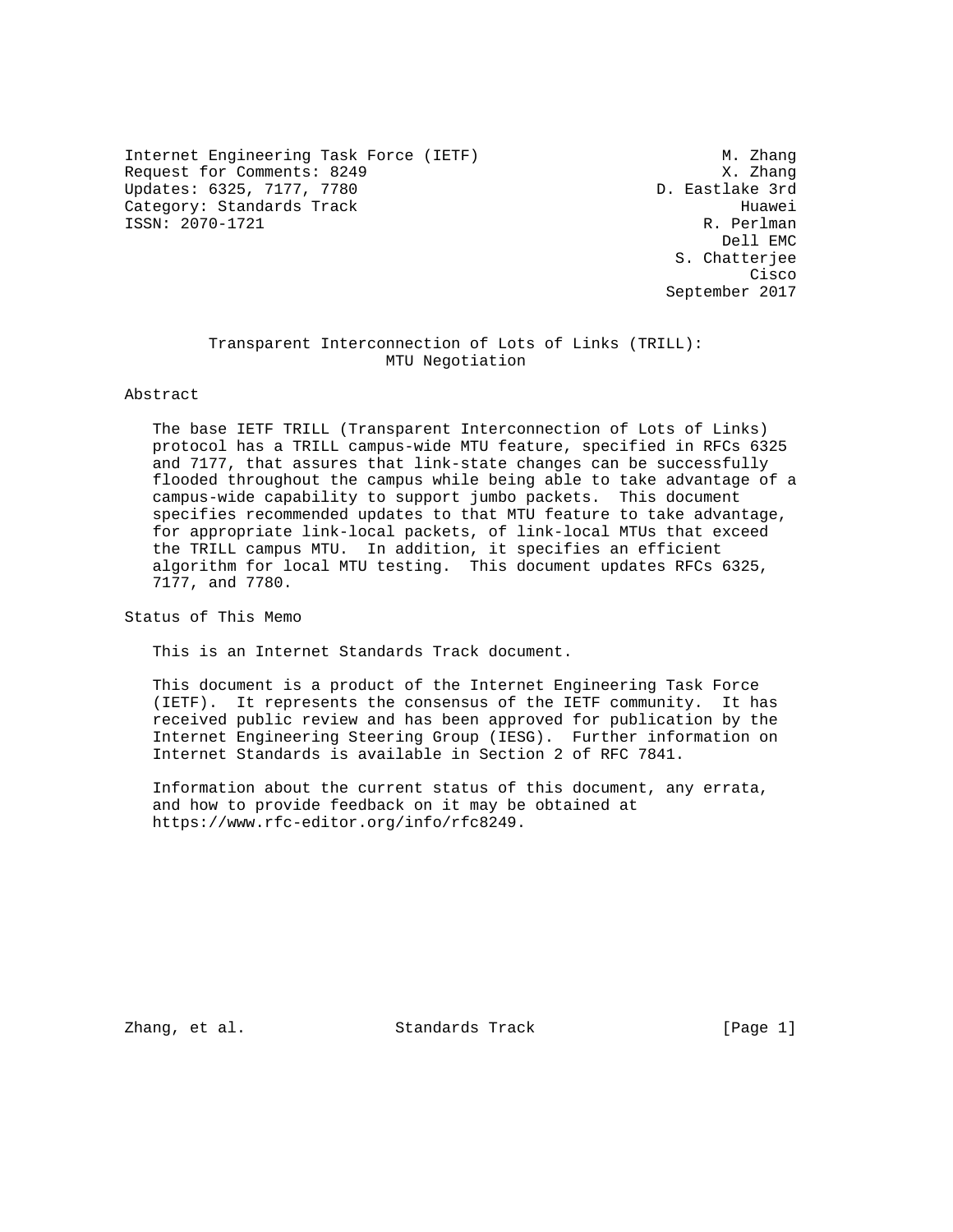## Copyright Notice

 Copyright (c) 2017 IETF Trust and the persons identified as the document authors. All rights reserved.

 This document is subject to BCP 78 and the IETF Trust's Legal Provisions Relating to IETF Documents (https://trustee.ietf.org/license-info) in effect on the date of

 publication of this document. Please review these documents carefully, as they describe your rights and restrictions with respect to this document. Code Components extracted from this document must include Simplified BSD License text as described in Section 4.e of the Trust Legal Provisions and are provided without warranty as described in the Simplified BSD License.

Table of Contents

| 1.1. Conventions Used in This Document 3                   |
|------------------------------------------------------------|
|                                                            |
|                                                            |
|                                                            |
|                                                            |
| 5. Relationship between Port MTU, Lz, and Sz 9             |
|                                                            |
| 7. Recommendations for Traffic Link Testing of MTU Size 10 |
|                                                            |
|                                                            |
|                                                            |
|                                                            |
| 10.2. Per-RBridge Port Configuration 12                    |
|                                                            |
|                                                            |
|                                                            |
|                                                            |
|                                                            |
|                                                            |

Zhang, et al. Standards Track [Page 2]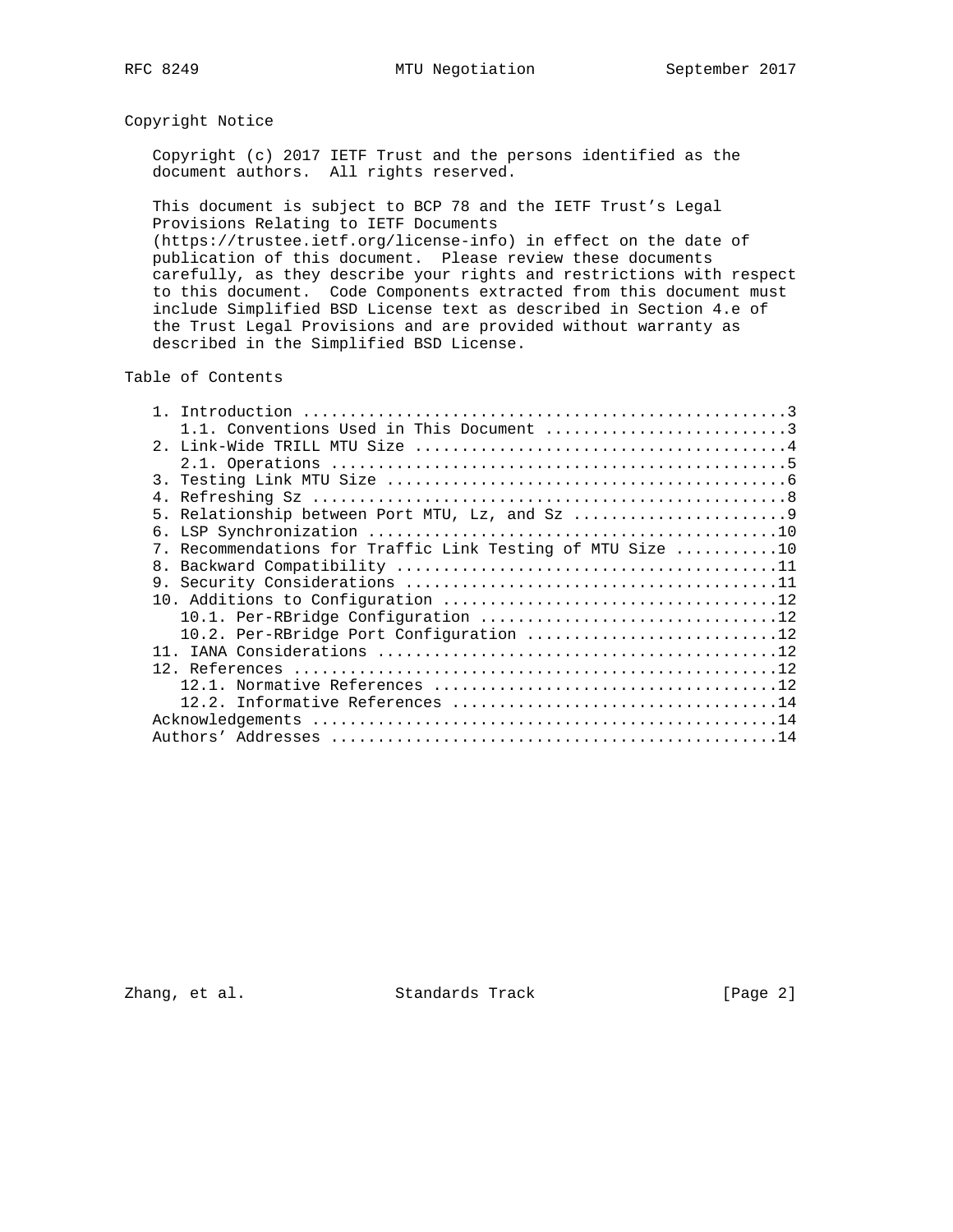## 1. Introduction

 [RFC6325] describes the way RBridges agree on the campus-wide minimum acceptable inter-RBridge MTU (Maximum Transmission Unit) size (called "Sz") to ensure that link-state flooding operates properly and all RBridges converge to the same link state. For the proper operation of TRILL (Transparent Interconnection of Lots of Links) IS-IS, all RBridges format their Link State Protocol Data Units (LSPs) to fit in Sz.

 [RFC7177] diagrams the state transitions of an adjacency. If MTU testing is enabled, "Link MTU size is successfully tested" is part of an event (event A6) causing the transition from the "2-Way" state [RFC7177] to the "Report" state for an adjacency. This means that the link MTU testing of size x succeeds, and x is greater than or equal to Sz [RFC6325]. If this link cannot support an MTU of Sz, it will not be reported as part of the campus topology.

 In this document, a new RECOMMENDED link-wide minimum inter-RBridge MTU size, "Lz", is specified. As further discussed in Section 2, by calculating and using Lz as specified herein, link-scoped Protocol Data Units (PDUs) can be formatted greater than Sz, up to the link-wide minimum acceptable inter-RBridge MTU size, potentially improving the efficiency of link utilization and speeding link-state convergence.

 An optional TRILL MTU size-testing algorithm is specified in Section 3 as an efficient method to update the old MTU testing method described in Section 4.3.2 of [RFC6325] and in [RFC7177]. The new MTU size-testing method specified in this document is backward compatible with the old one. Multicasting the MTU-probes is recommended when there are multiple RBridges on a link responding to the probing with an MTU-ack [RFC7177]. The testing method and rules of this document are devised in a way that minimizes the number of MTU-probes for testing, therefore reducing the number of multicast packets for MTU testing.

 This document updates RFCs 6325, 7177, and 7780. The update to [RFC6325] and [RFC7177] is specified in Section 3. The update to [RFC7780] is specified in Section 4.

1.1. Conventions Used in This Document

 The key words "MUST", "MUST NOT", "REQUIRED", "SHALL", "SHALL NOT", "SHOULD", "SHOULD NOT", "RECOMMENDED", "NOT RECOMMENDED", "MAY", and "OPTIONAL" in this document are to be interpreted as described in BCP 14 [RFC2119] [RFC8174] when, and only when, they appear in all capitals, as shown here.

Zhang, et al. Standards Track [Page 3]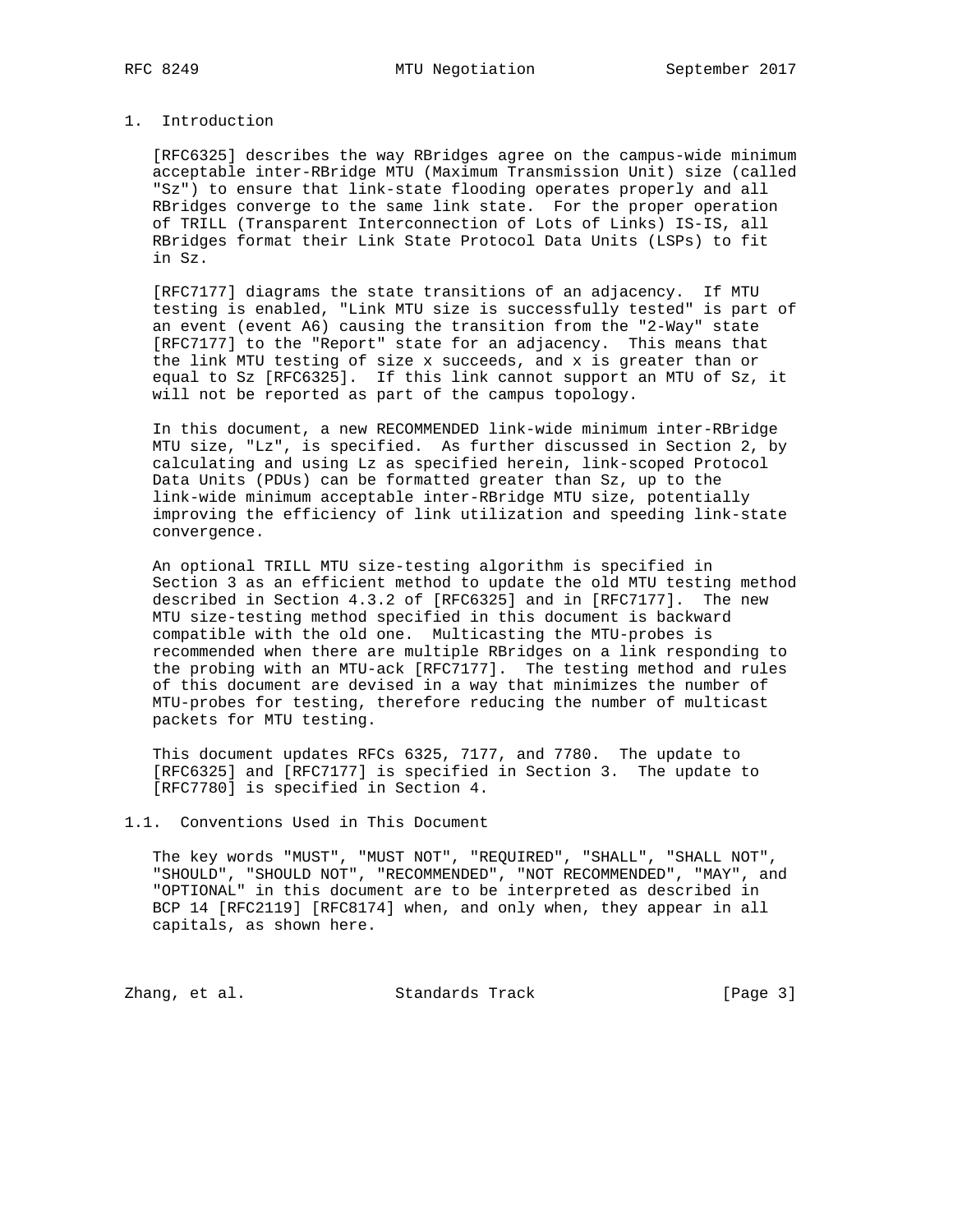## 2. Link-Wide TRILL MTU Size

 This document specifies a new value "Lz" for the minimum acceptable inter-RBridge link MTU size on a local link. Link-wide Lz is the minimum Lz supported and agreed upon amongst all RBridges on a specific link. If the link is usable, Lz will be greater than or equal to Sz.

 Some TRILL IS-IS PDUs are exchanged only between neighbors instead of throughout the whole campus. They are confined by the link-wide Lz instead of Sz. Complete Sequence Number PDUs (CSNPs) and Partial Sequence Number PDUs (PSNPs) are examples of such PDUs. These PDUs are exchanged only on the local link. (While TRILL IS-IS Hellos are also link local, they are always limited to 1470 bytes for robustness.)

 [RFC7356] defines the PDUs that support flooding scopes in addition to area-wide scopes and domain-wide scopes. As specified in [RFC8139], RBridges support the Extended L1 Circuit Scope (E-L1CS) Flooding Scope LSP (FS-LSP) [RFC7780]. The originatingSNPBufferSize for a port is the minimum of the following two quantities but not less than 1470 bytes: (1) the MTU of the port and (2) the maximum LSP size that the TRILL IS-IS implementation can handle. They use that flooding to exchange their maximum supported value of "Lz". The smallest value of the Lz advertised by the RBridges on a link, but not less than Sz, is the link-wide Lz. An RBridge on a local link will be able to tell which other RBridges on that link support E-L1CS FS-LSPs because, as required by [RFC7780], all RBridges include the Scope Flooding Support TLV [RFC7356] in their TRILL Hellos.

 The maximum size for a level-1 link-local PDU (such as a PSNP or CSNP) that may be generated by a system is controlled by the value of the management parameter originatingL1SNPBufferSize. This value determines Lz. The TRILL APPsub-TLV shown in Figure 1 SHOULD be included in a TRILL GENINFO TLV [RFC7357] in an E-L1CS FS-LSP fragment zero. If it is missing from an E-L1CS FS-LSP fragment zero or there is no E-L1CS FS-LSP fragment zero, it is assumed that its originating IS is implicitly advertising its originatingSNPBufferSize value as Sz octets.

 E-L1CS FS-LSPs are link local and can also be sent up to a size of Lz but, for robustness, E-L1CS FS-LSP fragment zero MUST NOT exceed 1470 bytes.

Zhang, et al. Standards Track [Page 4]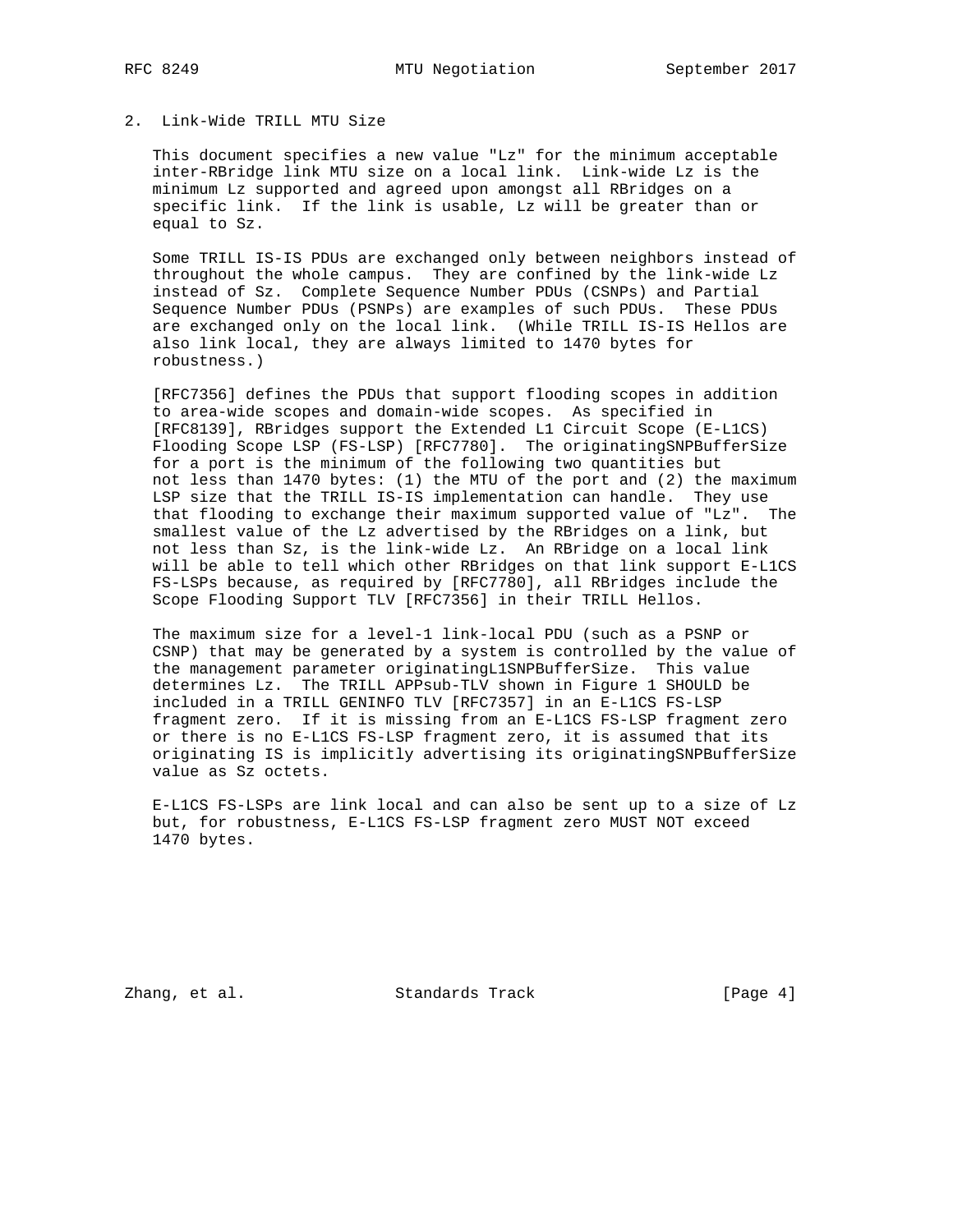| +-+-+-+-+-+-+-+-+-+-+-+-+-+-+-+-+-+ |           |
|-------------------------------------|-----------|
| Type = $21$                         | (2 bytes) |
| +-+-+-+-+-+-+-+-+-+-+-+-+-+-+-+-+-+ |           |
| Length = $2$                        | (2 bytes) |
| +-+-+-+-+-+-+-+-+-+-+-+-+-+-+-+-+-+ |           |
| originatingSNPBufferSize            | (2 bytes) |
| +-+-+-+-+-+-+-+-+-+-+-+-+-+-+-+-+-+ |           |

Figure 1: The originatingSNPBufferSize APPsub-TLV

 Type: Set to the originatingSNPBufferSize APPsub-TLV (TRILL APPsub-TLV type 21). Two bytes, because this APPsub-TLV appears in an extended TLV [RFC7356].

Length: Set to 2.

 originatingSNPBufferSize: The local value of originatingL1SNPBufferSize as an unsigned integer, limited to the range from 1470 to 65,535 bytes. (A value less than 1470 will be ignored.)

2.1. Operations

 Lz MAY be reported using an originatingSNPBufferSize APPsub-TLV that occurs in fragment zero of the RBridge's E-L1CS FS-LSP. An originatingSNPBufferSize APPsub-TLV occurring in any other fragment is ignored. If more than one originatingSNPBufferSize APPsub-TLV occurs in fragment zero, the one advertising the smallest value for originatingSNPBufferSize, but not less than 1470 bytes, is used.

 Even if all RBridges on a specific link have reached consensus on the value of link-wide Lz based on advertised originatingSNPBufferSize, it does not mean that these RBridges can safely exchange PDUs between each other. Figure 2 shows such a corner case. RB1, RB2, and RB3 are three RBridges on the same link and their Lz is 1800, so the link-wide Lz of this link is 1800. There is an intermediate bridge (say B1) between RB2 and RB3 whose port MTU size is 1700. If RB2 sends PDUs formatted in chunks of size 1800, those PDUs will be discarded by B1.

Zhang, et al. Standards Track [Page 5]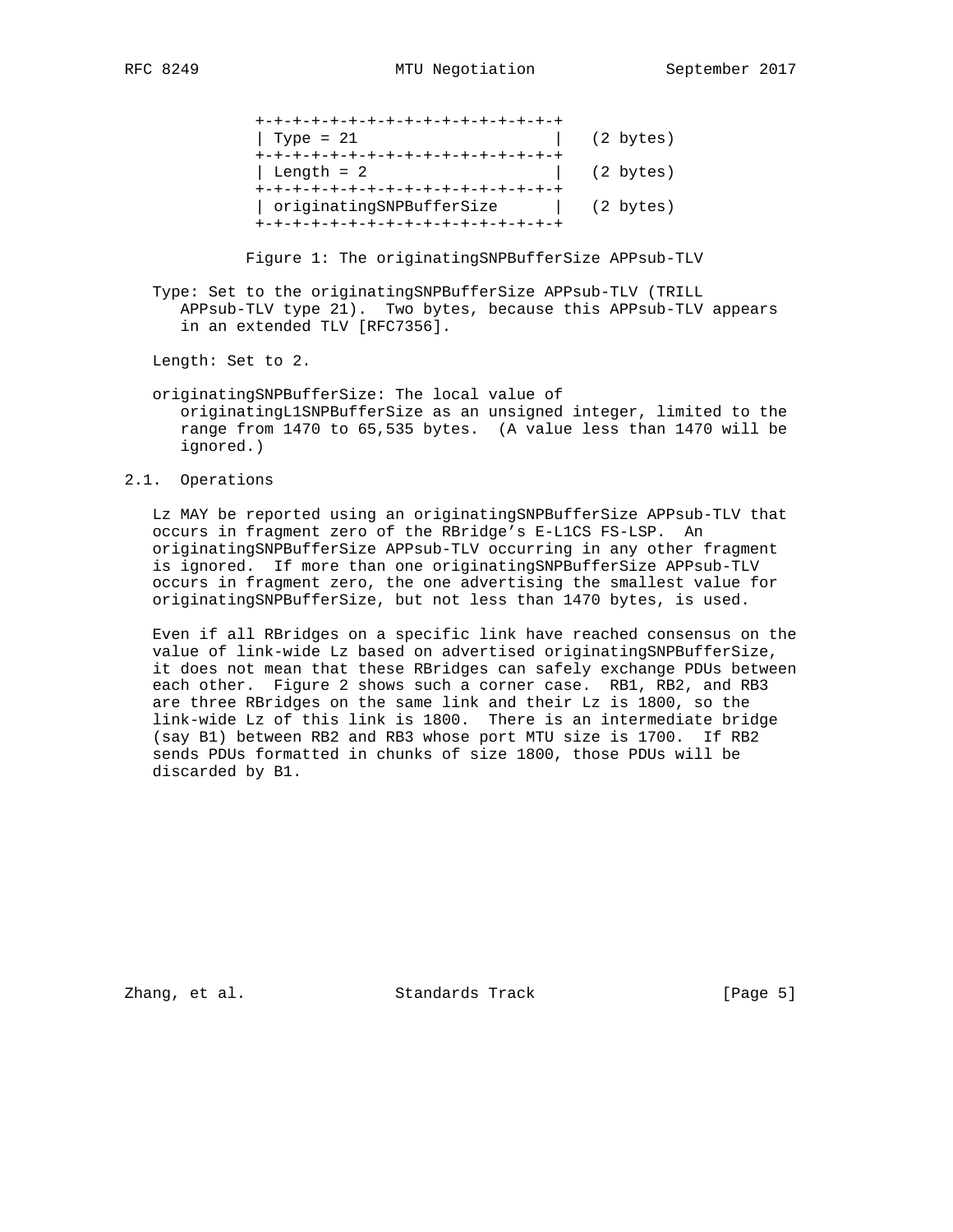```
Lz:1800 Lz:1800
 +---+ | +---+
 |RB1|(2000)---|---(2000)|RB2|
         +---+ | +---+
 |
Lz:1800 |
+--++ +--+ |RB3|(2000)---(1700)|B1|
       +---+ +--+
 |
```
Figure 2: Link-Wide Lz = 1800 vs. Tested Link MTU Size = 1700

 Therefore, the link MTU size SHOULD be tested. After the link MTU size of an adjacency is successfully tested, those link-local PDUs, such as CSNPs, PSNPs, and E-L1CS FS-LSPs, will be formatted no greater than the tested link MTU size and will be safely transmitted on this link.

 As for Sz, RBridges continue to propagate their originatingL1LSPBufferSize across the campus through the advertisement of LSPs as defined in Section 4.3.2 of [RFC6325]. The smallest value of Sz advertised by any RBridge, but not less than 1470, will be deemed as Sz. Each RBridge formats their "campus-wide" PDUs -- for example, LSPs -- no greater than what they determine as Sz.

3. Testing Link MTU Size

 [RFC7177] defines event A6 as indicating that the MTU test was successful if MTU testing is enabled. As described in Section 4.3.2 of [RFC6325], this is a combination of the following event and condition:

- o Event: The link MTU size has been tested.
- o Condition: The link can support Sz.

 This condition can be efficiently tested by the following "binary search algorithm" and rules. This updates [RFC6325] and [RFC7177].

 x, lowerBound, and upperBound are local integer variables. The MTU-probe and MTU-ack PDUs are specified in Section 3 of [RFC7176]. It is RECOMMENDED that one Round-Trip Time (RTT) between the two adjacent RBridges be used as the minimum interval between two successive probes. Note that RTT estimation is out of scope for this document. If operators cannot estimate the RTT, the default value of 5 milliseconds should be assumed.

Zhang, et al. Standards Track (Page 6)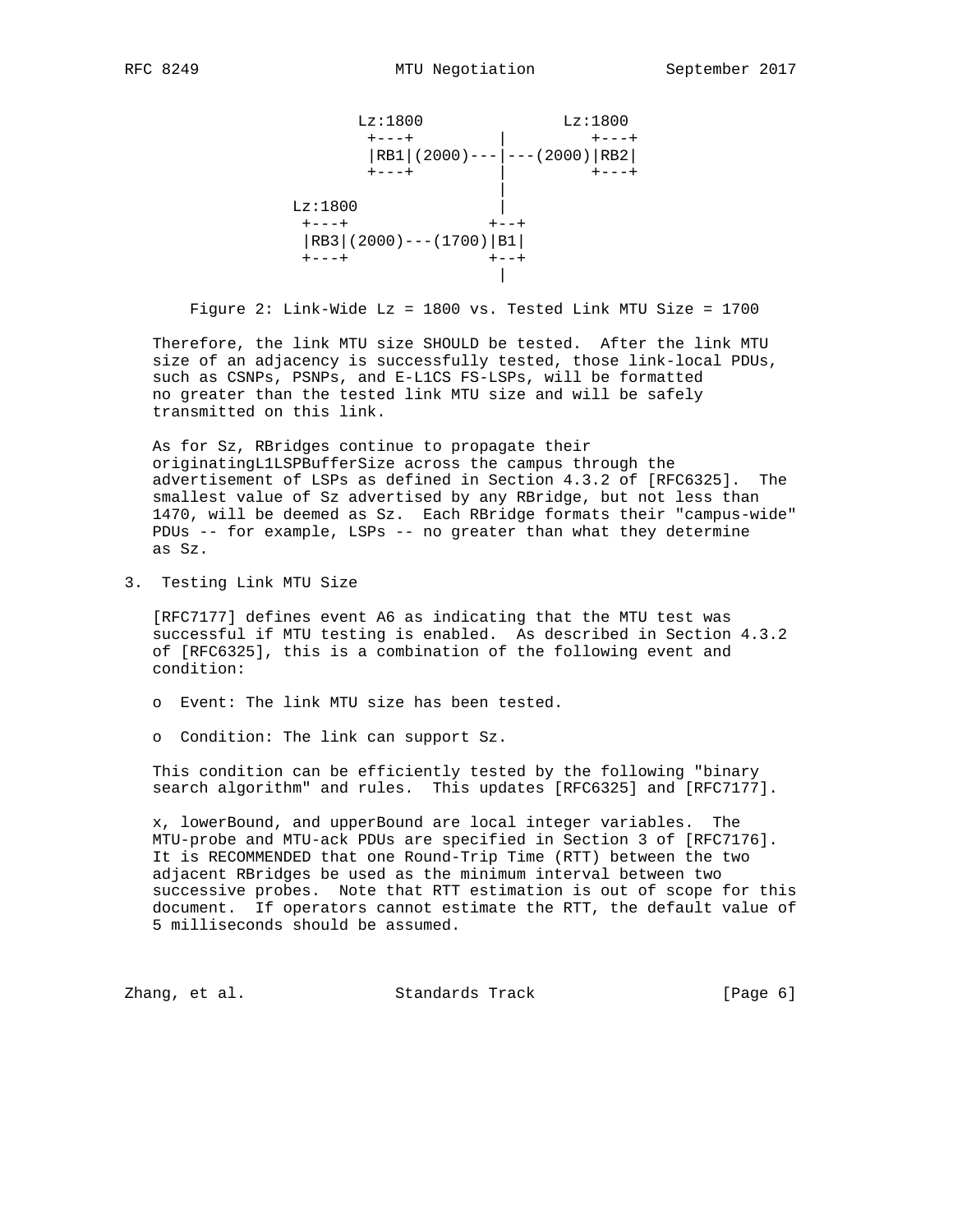Step 0: RB1 sends an MTU-probe padded to the size of link-wide Lz.

- 1) If RB1 successfully receives the MTU-ack from RB2 to the probe of the value of link-wide Lz within k tries (where k is a configurable parameter whose default is 3), the link MTU size is set to the size of link-wide Lz. Stop.
- 2) RB1 tries to send an MTU-probe padded to 1470 bytes.
	- a) If RB1 fails to receive an MTU-ack from RB2 after k tries (an MTU-ack should be considered to have failed two RTTs after the probe is sent out), RB1 sets the "failed minimum MTU test" flag for RB2 in RB1's Hello. Stop.
	- b) The link MTU size is set to 1470; lowerBound is set to 1470; upperBound is set to the link-wide Lz; x is set to [(lowerBound + upperBound) / 2], rounded down to the nearest integer.

Step 1: RB1 tries to send an MTU-probe padded to the size x.

1) If RB1 fails to receive an MTU-ack from RB2 after k tries:

upperBound is set to  $x - 1$ ; x is set to [(lowerBound + upperBound) / 2], rounded down to the nearest integer.

2) If RB1 receives an MTU-ack to a probe of size x from RB2:

The link MTU size is set to  $x$ ; lowerBound is set to  $x$ ;  $x$  is set to [(lowerBound + upperBound) / 2], rounded down to the nearest integer. If lowerBound equals upperBound - 1, then x is set to upperBound.

- 3) If lowerBound >= upperBound or Step 1 has been repeated n times (where n is a configurable parameter whose default value is 5), stop.
- 4) Repeat Step 1.

 After the testing, the two connected RBridges agree on the value of the link MTU size. MTU testing is only done in the Designated VLAN [RFC7177]. Since the execution of the above algorithm can be resource consuming, it is RECOMMENDED that the Designated RBridge (DRB) [RFC7177] take the responsibility to do the testing. Multicast MTU-probes are used instead of unicast when multiple RBridges are

Zhang, et al. Standards Track [Page 7]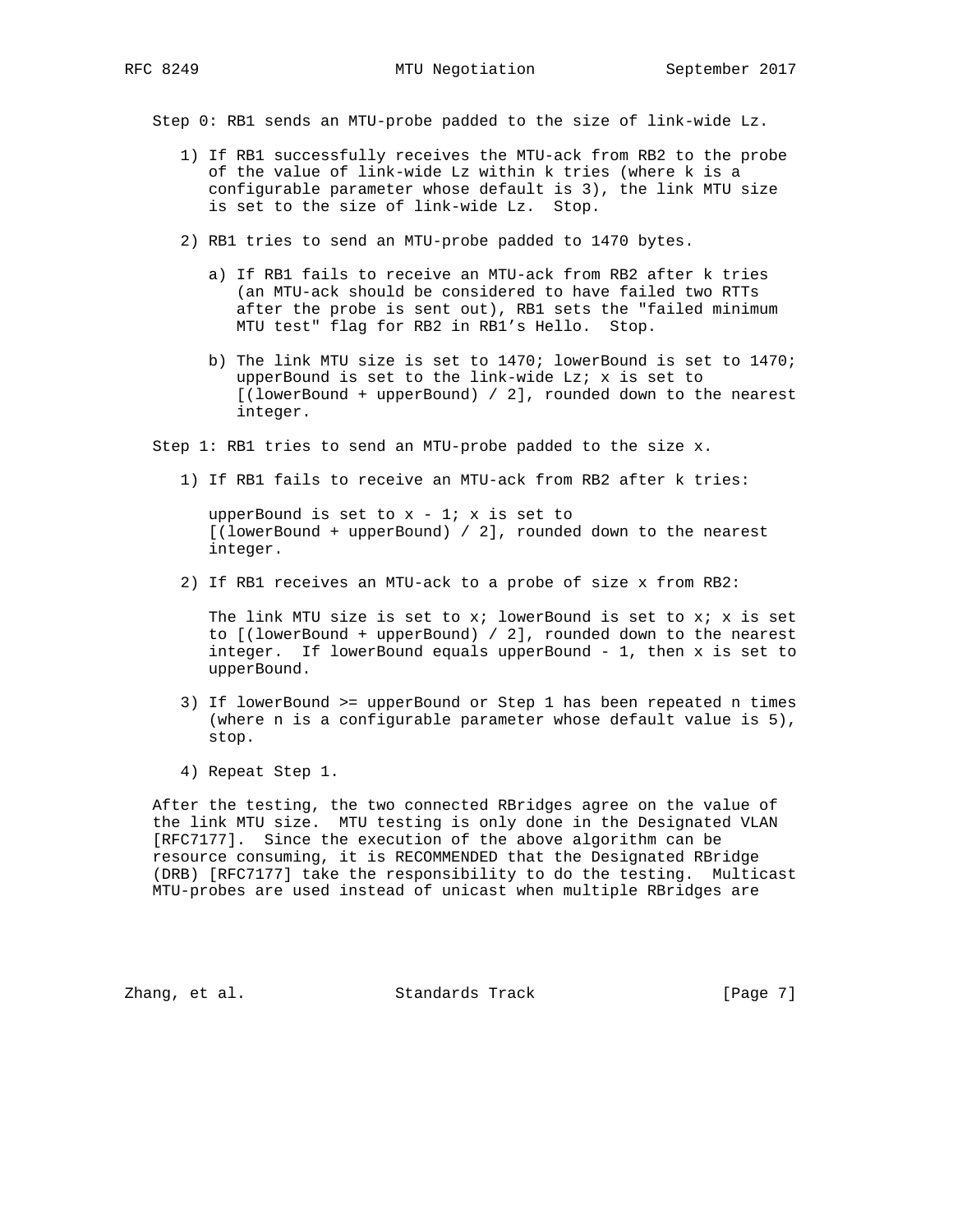desired to respond with an MTU-ack on the link. The binary search algorithm given here is a way to minimize the probing attempts; it reduces the number of multicast packets for MTU-probing.

 The following rules are designed to determine whether the aforementioned "Condition" holds.

 RBridges have figured out the upper bound and lower bound of the link MTU size from the execution of the above algorithm. If Sz is smaller than the lower bound or greater than the upper bound, RBridges can directly judge whether the link supports Sz without MTU-probing.

(a) If lowerBound >= Sz, this link can support Sz.

(b) Else if upperBound <= Sz, this link cannot support Sz.

 Otherwise, RBridges SHOULD test whether the link can support Sz as in item (c) below. If they do not, the only safe assumption will be that the link cannot support Sz. This assumption, without testing, might rule out the use of a link that can, in fact, handle packets up to Sz. In the worst case, this might result in unnecessary network partition.

 (c) lowerBound < Sz < upperBound. RBridges probe the link with MTU-probe messages padded to Sz. If an MTU-ack is received within k tries, this link can support Sz. Otherwise, this link cannot support Sz. Through this test, the lower bound and upper bound of the link MTU size can be updated accordingly.

4. Refreshing Sz

RBridges may join or leave the campus; this may change Sz.

- 1) Joining
	- a) When a new RBridge joins the campus and its originatingL1LSPBufferSize is smaller than the current Sz, reporting its originatingL1LSPBufferSize in its LSPs will cause other RBridges to decrease their Sz. Then, any LSP greater than the reduced Sz MUST be split, and/or the LSP contents in the campus MUST be otherwise redistributed so that no LSP is greater than the new Sz.
	- b) If the joining RBridge's originatingL1LSPBufferSize is greater than or equal to the current Sz, reporting its originatingL1LSPBufferSize will not change Sz.

Zhang, et al. Standards Track [Page 8]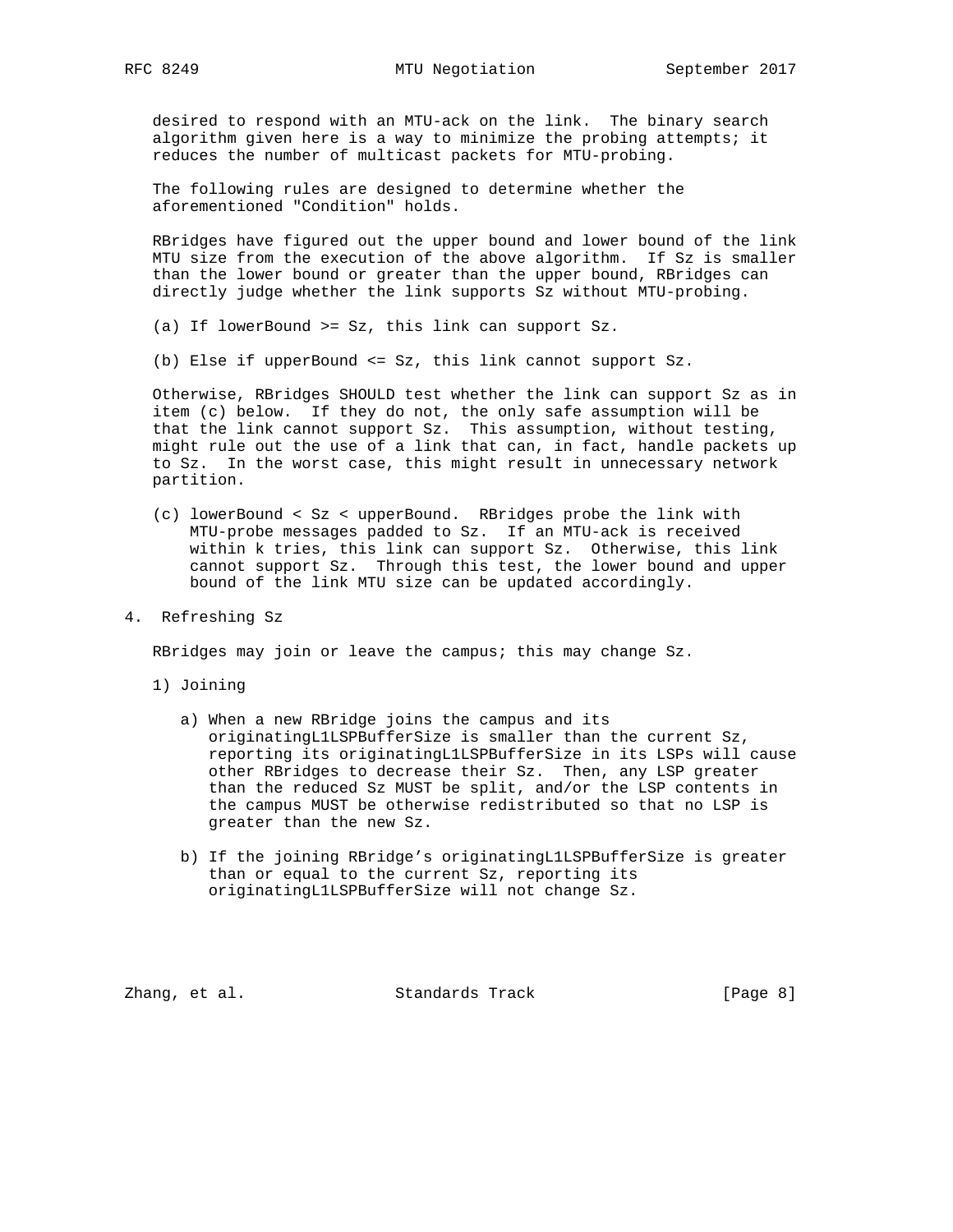- 2) Leaving
	- a) From the specification of the Joining process, we know that if an RBridge's originatingL1LSPBufferSize is smaller than Sz, this RBridge will not join this campus.
	- b) When an RBridge leaves the campus and its originatingL1LSPBufferSize equals Sz, its LSPs are purged from the remainder of the campus after reaching MaxAge [IS-IS]. Sz MAY be recalculated and MAY increase. In other words, while in most cases RB1 ignores link-state information for IS-IS unreachable RBridge RB2 [RFC7780], originatingL1LSPBufferSize is meaningful. Its value, even from IS-IS unreachable RBridges, is used in determining Sz. This updates [RFC7780].
	- c) When an RBridge leaves the campus and its originatingL1LSPBufferSize is greater than Sz, Sz will not be updated, since Sz is determined by another RBridge with a smaller originatingL1LSPBufferSize.

 Frequent LSP "resizing" is harmful to the stability of the TRILL campus, so, to avoid this, upward resizing SHOULD be dampened. When an upward resizing event is noticed by an RBridge, it is RECOMMENDED that a timer be set at that RBridge via a configurable parameter -- LSPresizeTime -- whose default value is 300 seconds. Before this timer expires, all subsequent upward resizing will be dampened (ignored). Of course, in a well-configured campus with all RBridges configured to have the same originatingL1LSPBufferSize, no resizing will be necessary. It does not matter if different RBridges have different dampening timers or if some RBridges resize upward more quickly than others.

 If the refreshed Sz is smaller than the lower bound or greater than the upper bound of the tested link MTU size, the issue of resource consumption from testing the link MTU size can be avoided according to rule (a) or (b) as specified in Section 3. Otherwise, RBridges test the link MTU size according to rule (c).

5. Relationship between Port MTU, Lz, and Sz

 When the port MTU of an RBridge is smaller than the local originatingL1SNPBufferSize of an RBridge (an inconsistent configuration), that port SHOULD be disabled, since, in any case, an adjacency cannot be formed through such a port. On the other hand, when an RBridge receives an LSP or E-L1CS FS-LSP with size greater than the link-wide Lz or Sz but not greater than its port MTU size, this LSP is processed normally. If the size of an LSP is greater

Zhang, et al. Standards Track [Page 9]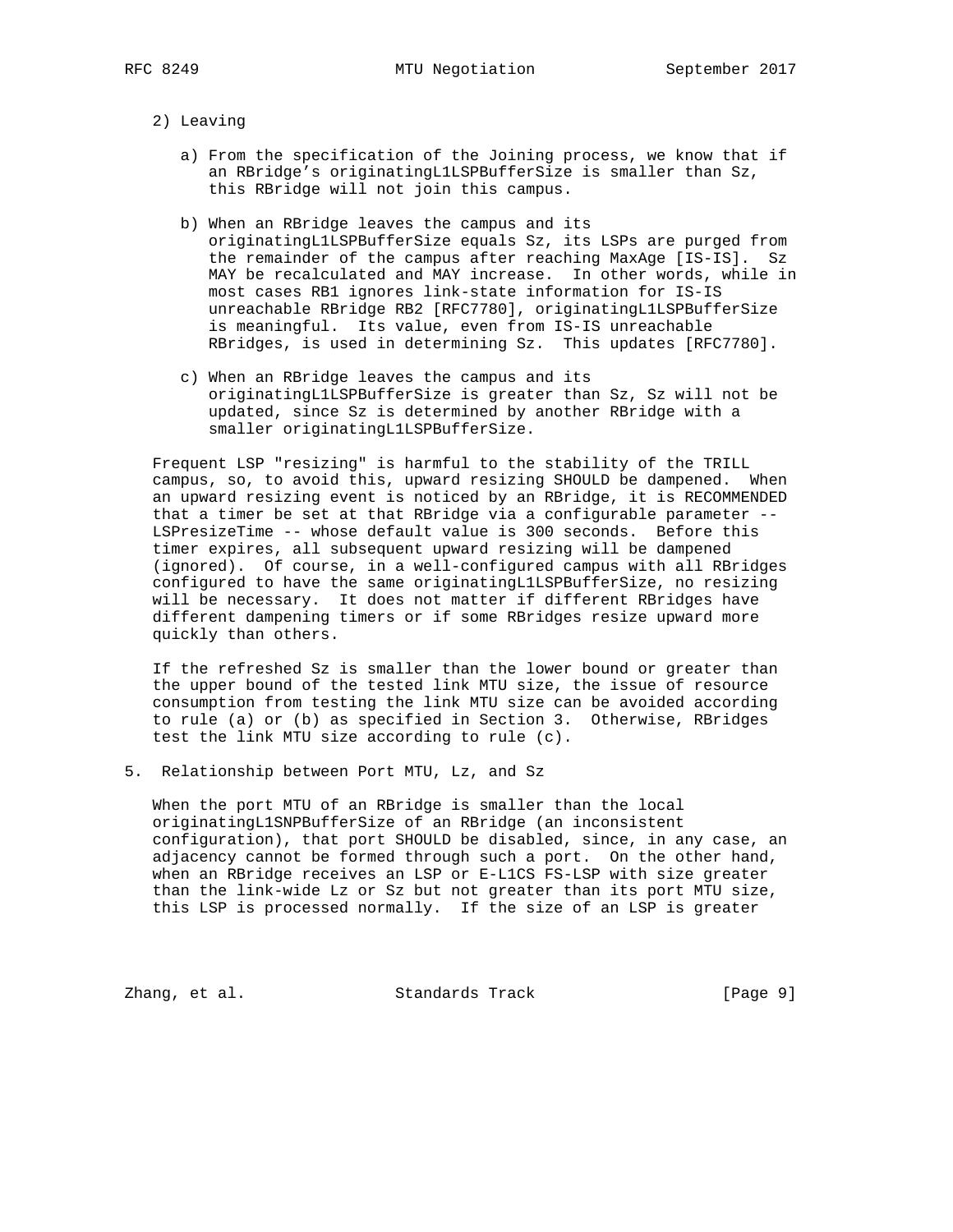than the MTU size of a port over which it is to be propagated, this LSP MUST NOT be sent over the port and an LSPTooLargeToPropagate alarm shall be generated [IS-IS].

6. LSP Synchronization

 An RBridge participates in LSP synchronization on a link as soon as it has at least one adjacency on that link that has advanced to at least the 2-Way state [RFC7177]. On a LAN link, CSNPs and PSNPs are used for synchronization. On a point-to-point link, only PSNPs are used.

 The CSNPs and PSNPs can be formatted in chunks of size (at most) link-wide Lz but are processed normally if received having a larger size. Since the link MTU size may not have been tested in the 2-Way state, link-wide Lz may be greater than the supported link MTU size. In that case, a CSNP or PSNP may be discarded. After the link MTU size is successfully tested, RBridges will begin to format these PDUs with a size no greater than that MTU; therefore, these PDUs will eventually get through.

 Note that the link MTU size is frequently greater than Sz. Link-local PDUs are limited in size by the link MTU size rather than Sz, which, when Lz is greater than Sz, promises a reduction in the number of PDUs and a faster LSP synchronization process.

7. Recommendations for Traffic Link Testing of MTU Size

 Sz and link-wide Lz are used to limit the size of most TRILL IS-IS PDUs. They are different from the MTU size restricting the size of TRILL Data packets. The size of a TRILL Data packet is restricted by the physical MTU of the ports and links the packet traverses. It is possible that a TRILL Data packet successfully gets through the campus but its size is greater than Sz or link-wide Lz values.

 The algorithm defined for testing the link MTU size can also be used in TRILL traffic MTU size testing; in that case, the link-wide Lz used in that algorithm is replaced by the port MTU of the RBridge sending MTU-probes. The successfully tested size x MAY be advertised as an attribute of this link, using the MTU sub-TLV defined in [RFC7176].

 Unlike RBridges, end stations do not participate in the exchange of TRILL IS-IS PDUs; therefore, they cannot grasp the traffic link MTU size from a TRILL campus automatically. An operator may collect these values using network management tools such as TRILL ping or TraceRoute. Then, the path MTU can be set as the smallest tested

Zhang, et al. Standards Track [Page 10]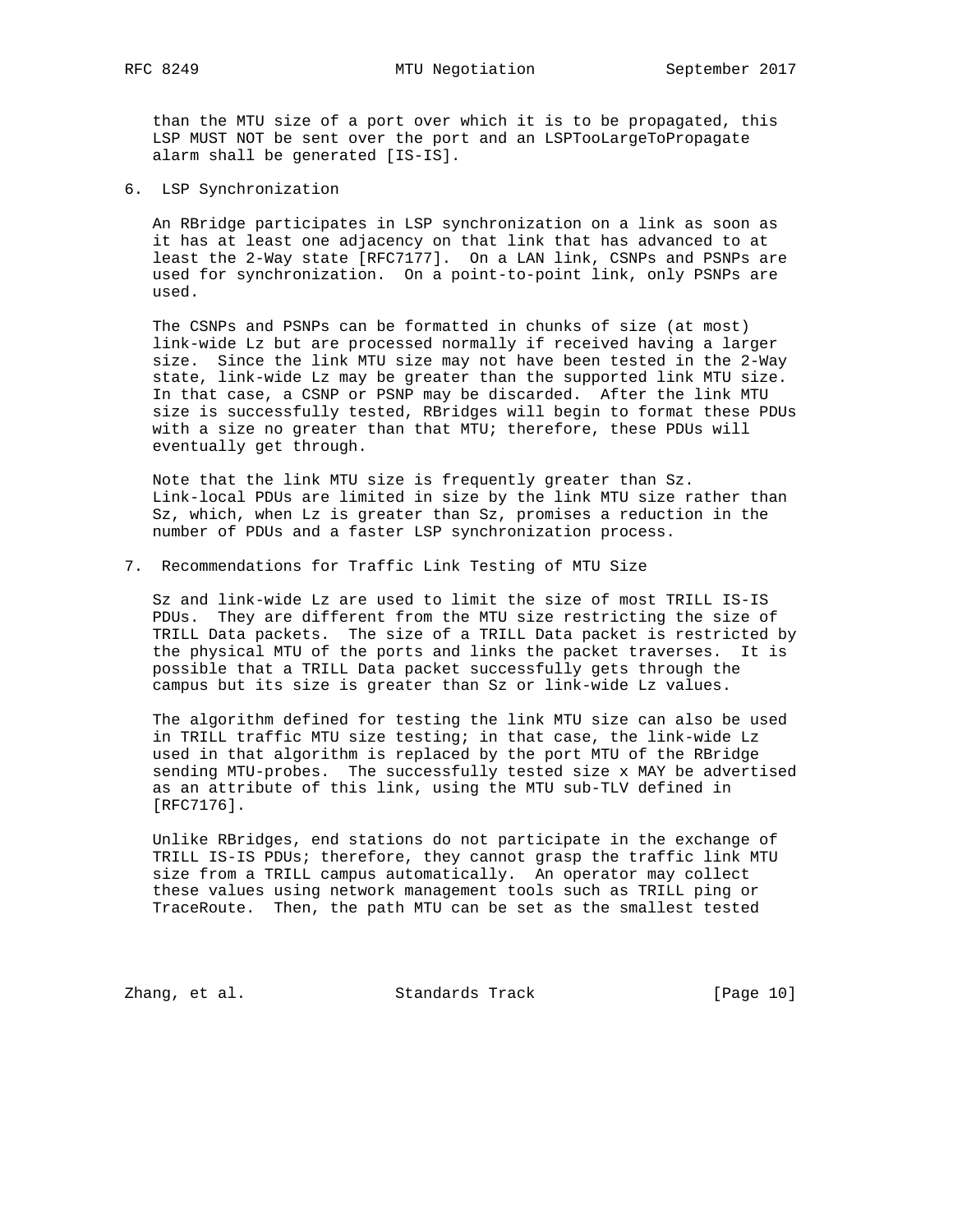link MTU on this path, and end stations should not generate frames that -- when encapsulated as TRILL Data packets -- exceed this path MTU.

8. Backward Compatibility

 There can be a mixture of Lz-ignorant and Lz-aware RBridges on a link. This configuration will behave properly, although it may not be as efficient as it would be if all RBridges on the link are Lz aware.

 For an Lz-ignorant RBridge, TRILL IS-IS PDUs are always formatted no greater than Sz. Lz-aware RBridges as receivers can handle these PDUs, since they cannot be greater than the link-wide Lz.

 For an Lz-aware RBridge, in the case that link-wide Lz is greater than Sz, larger link-local TRILL IS-IS PDUs can be sent out to increase efficiency. Lz-ignorant RBridges as receivers will have no problem handling them, since the originatingL1LSPBufferSize value of these RBridges had been tested and the link-wide Lz is not greater than that value.

 An Lz-ignorant RBridge might not support the link MTU size-testing algorithm defined in Section 3 but could be using some algorithm just to test for the Sz MTU on the link. In any case, if an RBridge per [RFC6325] receives an MTU-probe, it MUST respond with an MTU-ack padded to the same size as the MTU-probe.

9. Security Considerations

 This document raises no significant new security issues for TRILL. In TRILL, RBridges are generally considered to be trusted devices. Protection against forged TRILL IS-IS PDUs, including forged Hellos containing originatingSNPBufferSize APPsub-TLVs, can be obtained through IS-IS PDU cryptographic authentication [RFC5310]. The worst that an RBridge can do by reporting an erroneous originatingSNPBufferSize is reduce Lz to Sz and thus make unavailable the optimization of being able to use link MTUs that exceed the campus-wide MTU for link-local TRILL IS-IS PDUs.

 For general and adjacency-related TRILL security considerations, see [RFC6325] and [RFC7177].

Zhang, et al. Standards Track [Page 11]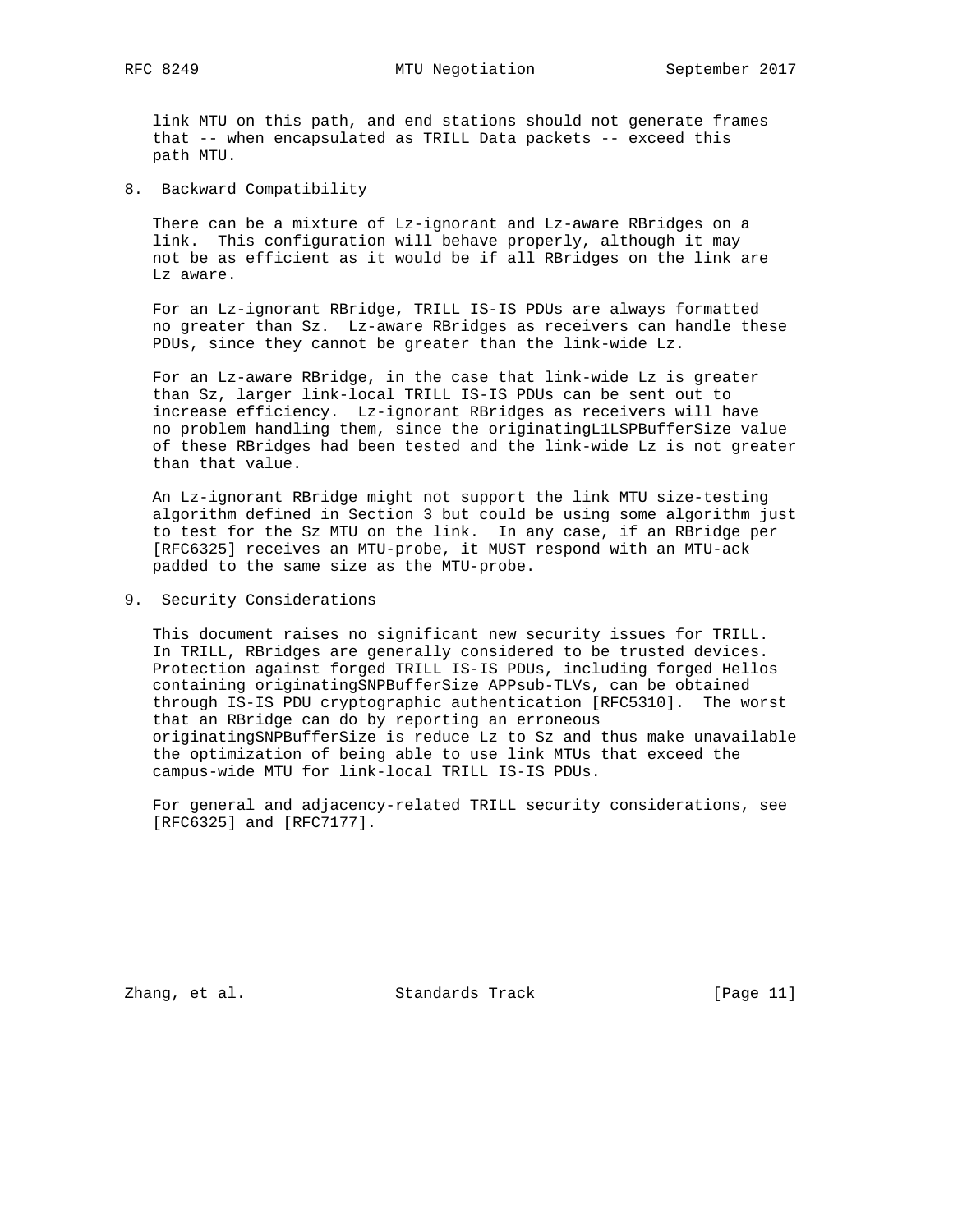10. Additions to Configuration

 Implementation of the features specified in this document adds two RBridge configuration parameters, as follows:

10.1. Per-RBridge Configuration

 Each RBridge implementing the RECOMMENDED LSP resizing damping strategy specified in Section 4 has an LSPresizeTime parameter that is an integer in the range of 0-65,535 and that defaults to 300. It is the number of seconds for which an RBridge determines that Sz has increased before it will create any LSP or E-L1FS FS-LSP fragments.

10.2. Per-RBridge Port Configuration

 Each RBridge port on which the calculation and use of Lz are implemented has an originatingL1SNPBufferSize parameter that is an integer in the range of 1470-65,535. This parameter defaults to the minimum of the size that the port can accommodate and the link-local IS-IS PDU size that the TRILL implementation can accommodate.

11. IANA Considerations

 IANA has assigned a new APPsub-TLV type for the TRILL originatingSNPBufferSize APPsub-TLV defined in Section 2 of this document. This new type has been assigned from the range less than 256 in the "TRILL APPsub-TLV Types under IS-IS TLV 251 Application Identifier 1" registry. The entry is as follows:

Type Name Reference ---- ------------------------ --------- 21 originatingSNPBufferSize RFC 8249

- 12. References
- 12.1. Normative References
	- [RFC2119] Bradner, S., "Key words for use in RFCs to Indicate Requirement Levels", BCP 14, RFC 2119, DOI 10.17487/RFC2119, March 1997, <https://www.rfc-editor.org/info/rfc2119>.
	- [RFC5310] Bhatia, M., Manral, V., Li, T., Atkinson, R., White, R., and M. Fanto, "IS-IS Generic Cryptographic Authentication", RFC 5310, DOI 10.17487/RFC5310, February 2009, <https://www.rfc-editor.org/info/rfc5310>.

Zhang, et al. Standards Track [Page 12]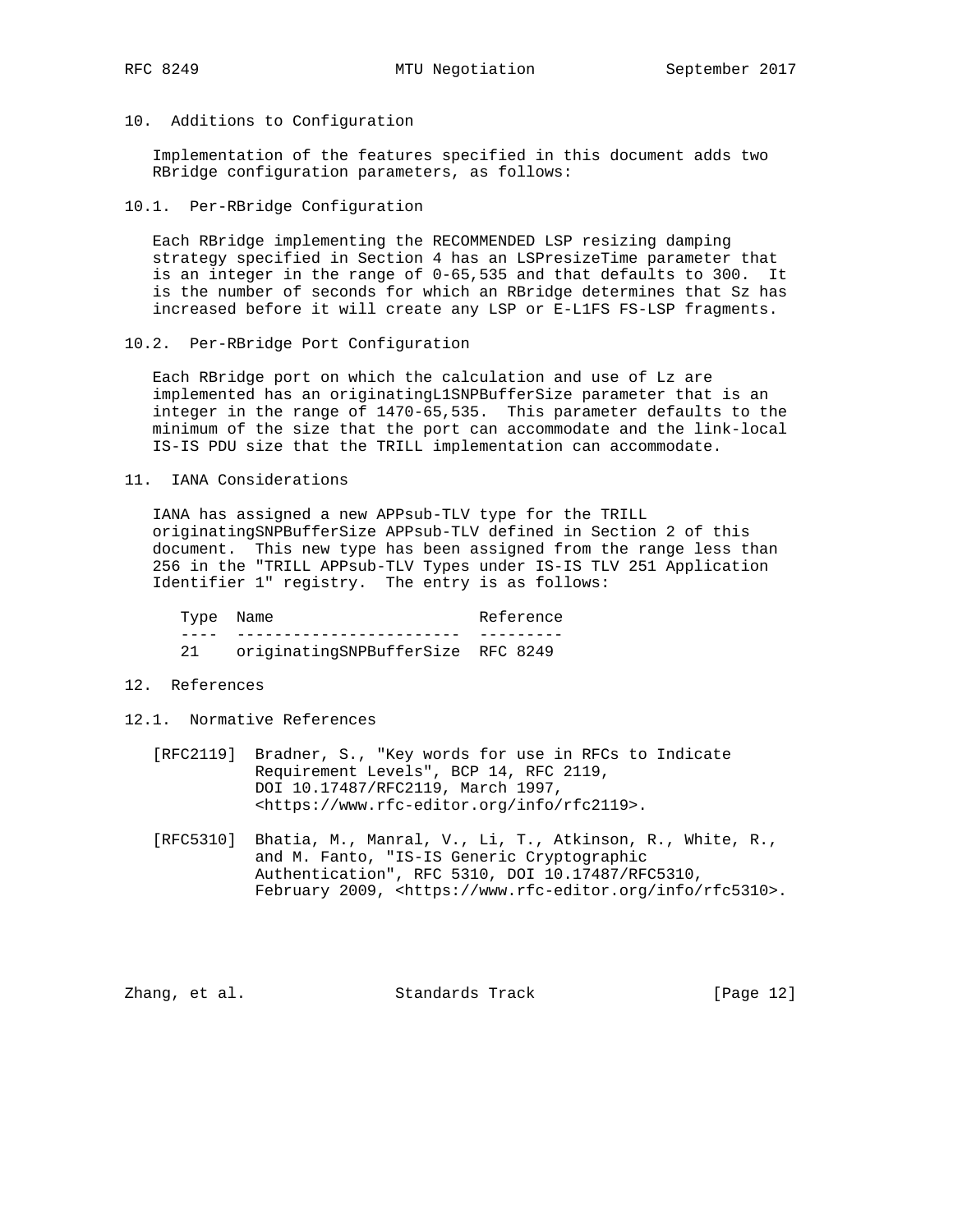- [RFC6325] Perlman, R., Eastlake 3rd, D., Dutt, D., Gai, S., and A. Ghanwani, "Routing Bridges (RBridges): Base Protocol Specification", RFC 6325, DOI 10.17487/RFC6325, July 2011, <https://www.rfc-editor.org/info/rfc6325>.
- [RFC7176] Eastlake 3rd, D., Senevirathne, T., Ghanwani, A., Dutt, D., and A. Banerjee, "Transparent Interconnection of Lots of Links (TRILL) Use of IS-IS", RFC 7176, DOI 10.17487/RFC7176, May 2014, <https://www.rfc-editor.org/info/rfc7176>.
- [RFC7177] Eastlake 3rd, D., Perlman, R., Ghanwani, A., Yang, H., and V. Manral, "Transparent Interconnection of Lots of Links (TRILL): Adjacency", RFC 7177, DOI 10.17487/RFC7177, May 2014, <https://www.rfc-editor.org/info/rfc7177>.
- [RFC7356] Ginsberg, L., Previdi, S., and Y. Yang, "IS-IS Flooding Scope Link State PDUs (LSPs)", RFC 7356, DOI 10.17487/RFC7356, September 2014, <https://www.rfc-editor.org/info/rfc7356>.
- [RFC7357] Zhai, H., Hu, F., Perlman, R., Eastlake 3rd, D., and O. Stokes, "Transparent Interconnection of Lots of Links (TRILL): End Station Address Distribution Information (ESADI) Protocol", RFC 7357, DOI 10.17487/RFC7357, September 2014, <https://www.rfc-editor.org/info/rfc7357>.
- [RFC7780] Eastlake 3rd, D., Zhang, M., Perlman, R., Banerjee, A., Ghanwani, A., and S. Gupta, "Transparent Interconnection of Lots of Links (TRILL): Clarifications, Corrections, and Updates", RFC 7780, DOI 10.17487/RFC7780, February 2016, <https://www.rfc-editor.org/info/rfc7780>.
- [RFC8174] Leiba, B., "Ambiguity of Uppercase vs Lowercase in RFC 2119 Key Words", BCP 14, RFC 8174, DOI 10.17487/RFC8174, May 2017, <https://www.rfc-editor.org/info/rfc8174>.

Zhang, et al. Standards Track [Page 13]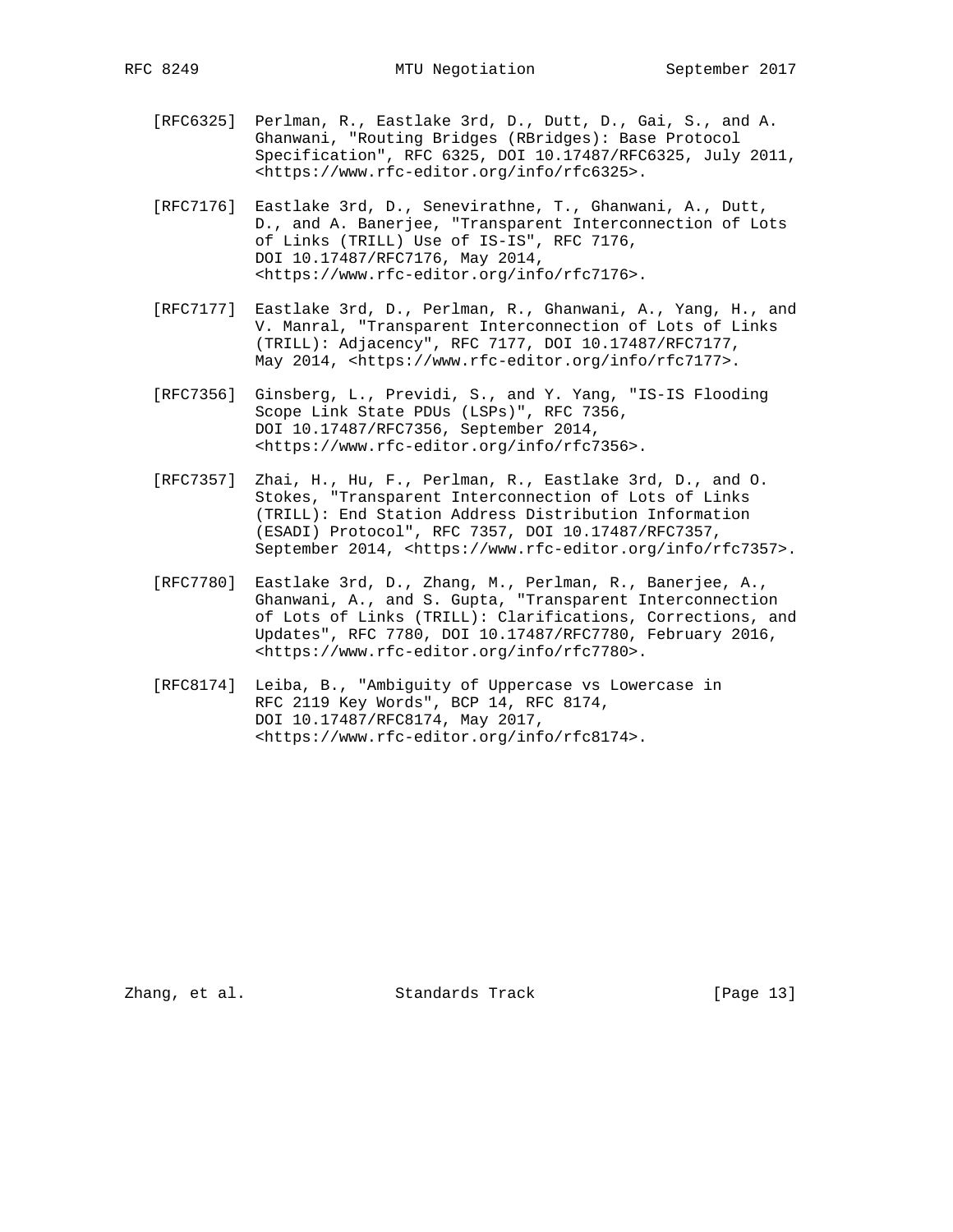# 12.2. Informative References

- [IS-IS] International Organization for Standardization, "Information technology -- Telecommunications and information exchange between systems -- Intermediate System to Intermediate System intra-domain routeing information exchange protocol for use in conjunction with the protocol for providing the connectionless-mode network service (ISO 8473)", ISO/IEC 10589:2002, Second Edition, November 2002.
- [RFC8139] Eastlake 3rd, D., Li, Y., Umair, M., Banerjee, A., and F. Hu, "Transparent Interconnection of Lots of Links (TRILL): Appointed Forwarders", RFC 8139, DOI 10.17487/RFC8139, June 2017, <https://www.rfc-editor.org/info/rfc8139>.

### Acknowledgements

 The authors would like to thank Vishwas Manral for his comments and suggestions.

Authors' Addresses

 Mingui Zhang Huawei Technologies No. 156 Beiqing Rd. Haidian District Beijing 100095 China

 Phone: +86-13810702575 Email: zhangmingui@huawei.com

 Xudong Zhang Huawei Technologies No. 156 Beiqing Rd. Haidian District Beijing 100095 China

Email: zhangxudong@huawei.com

Zhang, et al. Standards Track [Page 14]